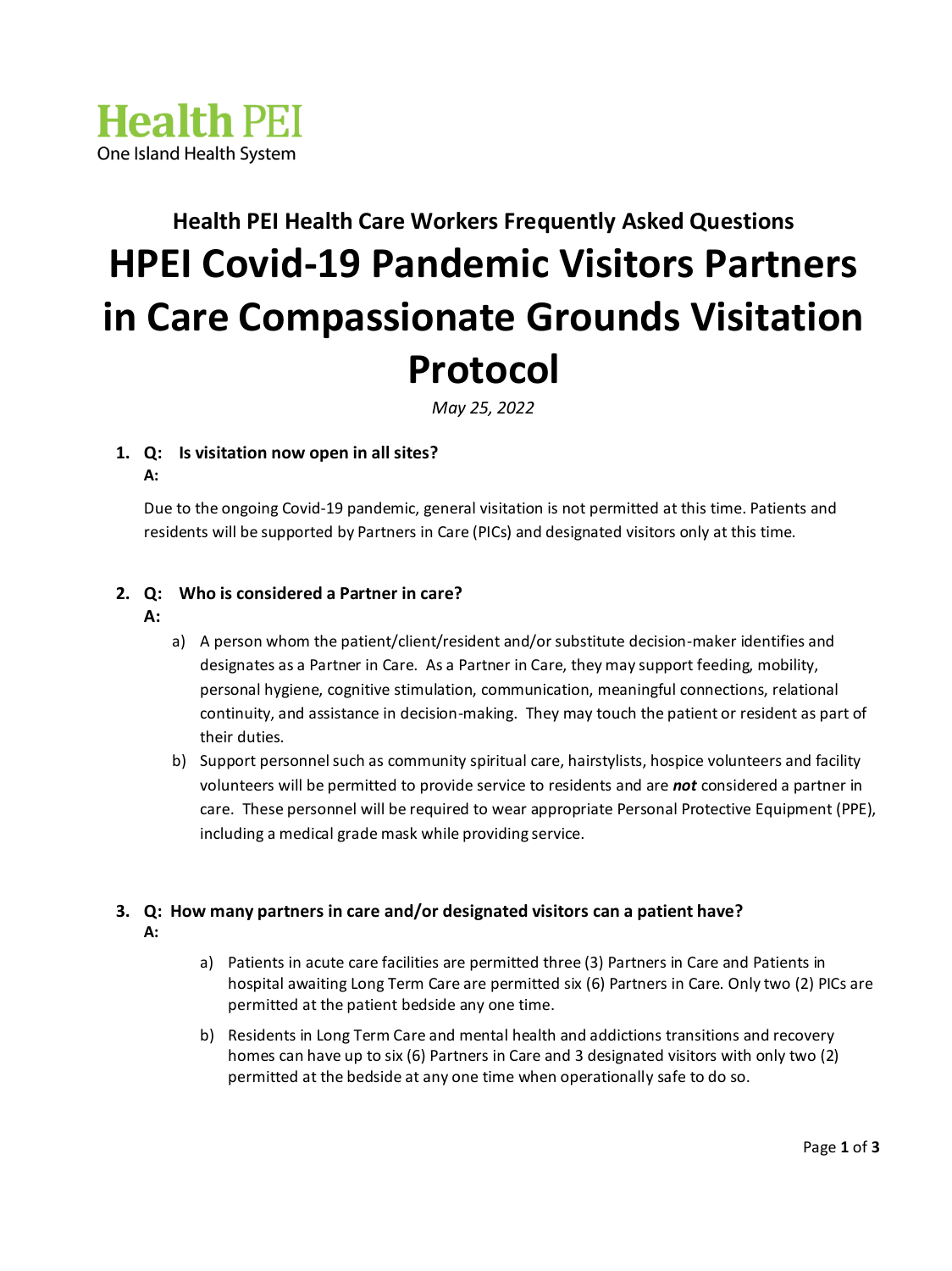- c) The patient may designate different Partners in Care, if necessary, over time. Changes should be limited to weekly. If special circumstances exist that require an earlier change, facility leadership approval is required.
- (a) Partners in Care are welcomed 24 hours a day as essential members of the health care team and are not required to schedule their visit. **However, there may be times due to patient treatment schedules that Partners in care will be asked to defer visiting.**

#### **4. Q: What public health measures exist for partners in care and designated visitors? A:**

- **a)** Anyone entering a facility, hospital or Long-Term Care home, must perform proper hand hygiene with or alcohol-based hand sanitizer before entering and exiting each patient room and patient care area.
- **b)** Medical grade masks must be worn properly over nose and mouth at all times within the facility.
- **c)** Those who do not mask will not be permitted to enter the facility.
- d) Eating and drinking at the bedside is not permitted except in exceptional circumstances such as when a Partner in Care is continuously at the bedside with a child, a newborn or palliative patient. These exceptional circumstances will be approved by facility leadership or designate.

### **5. Q: How are partners in care and designated visitors affected when an outbreak occurs? A:**

- a) If an outbreak is declared at a facility/unit, only three (3) Partners in Care will be permitted and only one (1) is allowed to visit at a time.
- b) In exceptional circumstances (i.e., end-of-life patients, patients with life threatening conditions or as determined by facility leadership) additional visitors may be permitted. IPAC may determine specific parameters around visitation based on the facility's ability to maintain IPAC practices in relation to outbreak situations in (h). The exceptions will be made at end of life etc. if needed and this was up to the facility. Partners in Care and the designated visitors who are currently not able to be in the room must wait outside the facility until they are able to visit.

### **6. Q: Are Partners in care or designated visitors who test positive for Covid or are on selfisolation but have not tested positive for Covid permitted to visit?**

- **A:**
- a) Partners in Care who have tested *positive for COVID-*19 or who are in self -isolation will not be permitted to enter a Health PEI facility including Long-Term Care until they are deemed recovered and/or off isolation.
- *b)* Exception: *Under exceptional or compassionate circumstances at the discretion of the most responsible Physician/Nurse Practitioner and with approval of the Facility Administrator, a Partner in Care who is COVID-19 positive or potentially COVID-19 positive may visit the patient.*
- c) *Compassionate circumstances* are when a patient/resident is at end of life with a palliative performance scale score of 40% or less or when a patient has a critical illness/life threatening